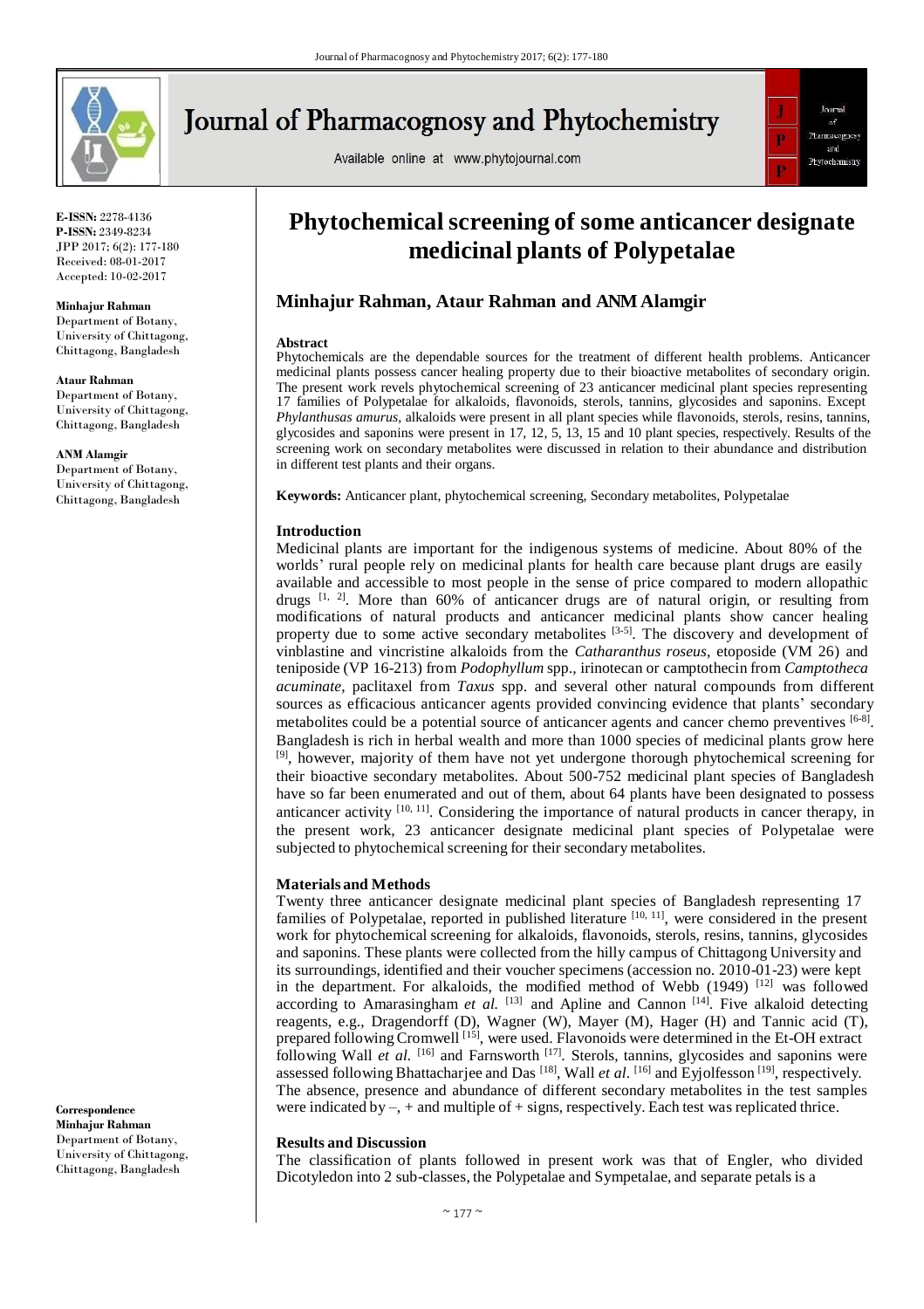characteristic of the Polypetalae. Out of 204 families of the Results presented in Table 2 show that out of the total 138 Polypetalae, only 17 families represented by 23 species were considered in the present work. These families provide many critical resources for therapeutically important natural products like alkaloids, terpenoids, phenolics as well as some special nitrogen metabolite like non-protein amino acids, amines, cyanogenic glycosides, glucosinolates etc. and these natural products are the basis for many drugs of current use [20]. Results of the qualitative analysis of different secondary metabolites of 23 anticancer medicinal plants are given in Table 1 and 2. It is evident from the Table 1 that alkaloids were present in all plant species. Out of the total 115 tests done with five different alkaloid detecting reagents, 110 tests gave positive response in different degrees  $(+$  to  $4+)$  in the proportion: D-24, W-18, M-17, H-16 and T-23. On the basis of such differential score, the relative efficiencies of the reagents for alkaloid detection appeared as: D> T> W>M>H. Katavic [21] in a phytochemical survey examined 339 extracts of 77 species belonging to Elaeocarpaceae from different countries noted positive results for alkaloids in 35 extracts with Dragendorff's reagent. Pasha<sup>[22]</sup> reported positive response for alkaloids in 48 plant species out of 102 species of medicinal plants while Tariq *et al*. [23] noted 32 positive responses out of 42 they examined. Pascaline *et al*. [24] , however, reported the presence of alkaloids and some other metabolites in all 10 plants species they examined. In the present work, 17 plant species gave strong (4+, 3+) and the rests gave weak  $(2+, +)$  positive responses for alkaloids. Kapoor *et al*. [25] noted weak positive response for alkaloids while others  $[22, 26]$  observed strong positive reactions in the range from  $3+$  to  $4+$  for alkaloids in a few plant species. Houghton *et al.* [27] noted positive response of *P. amura*  for alkaloids. According to Viji and Murugesan  $[24]$  and Pascaline *et al.* <sup>[28]</sup>, the leaf and stem and the leaf and root of medicinal plants, respectively contained a broad spectrum of secondary metabolites including alkaloids. Chhetri *et al*. [29] in a phytochemical screening for alkaloids and other bioactive chemicals, noted differences in the pattern of distribution of chemicals in different plant species and their parts.

tests for 6 other plant constituents, there were 17, 12, 5, 13, 15 and 10 positive responses for flavonoids, sterols, resins, tannins, glycosides and saponins, respectively. Pasha<sup>[22]</sup> reported the presence of saponins in 14 plant species while Tariq *et al*. [23] noted the presence of flavonoids in 21, sterols in 22, tannins in 20 and saponins only in 4 species among the lot of 23 species of Asteraceae. In the present work, *C. asitica,* and *C. verum* gave maximum positive responses for these secondary metabolites. Ambi1 *et al.* <sup>30</sup> reported the presence of steroids, glycosides and flavonoids along with alkaloids in *Citrullus* seeds while Ayoola *et al*. [32] noted the presence of flavonoids, terpenoids, saponins, tannins and reducing sugars in *C. papaya, M. indica, P. guajava* and *V. amygdalina,* but cardiac glycosides and alkaloids in *M. indica*  as well as alkaloids and anthraquinones in *P. guajava* and anthroquinones in *V. amygdalina* were absent. Sivasankari *et al.* [32] while examining the major metabolites like carbohydrates, tannins, saponins, flavonoids, alkaloids, betacyanins, quinones, terepenoids, phenols, glycosides and cardiac glycosides in *Caesalpinia pulcherrima* (a domesticated shrub) and *Caesalpinia bonduc* (a wild shrub) leaf extracts prepared with 4 different solvents reported their uneven distribution in the plant species and the wild plants contributed high values for the secondary metabolites than the domesticated. The presence of different secondary metabolites in medicinal plants justifies their wide range of therapeutic application as they show anti-oxidant, antiallergic, antiinflammatory, antimicrobial, anticancer etc. activities [33-38]. Results of the present work suggest uneven and sporadic distribution and abundance of the secondary metabolites in different plant species. The contribution of plants to treat cancer is enormous and high number of new drugs is currently being evaluated in clinical trials. Vinca alkaloids, taxanes, combretastatins, podophylotoxins and camptothecins are some important examples of some natural products useful for cancer therapy.

|                 |                                      |                     |                          | Alkaloid detecting reagents used |        |        |         |                          |
|-----------------|--------------------------------------|---------------------|--------------------------|----------------------------------|--------|--------|---------|--------------------------|
|                 | Scientific name                      | Family              | <b>Plant/plant parts</b> | D                                | W      | M      | $\bf H$ | Т                        |
| 1               | Aegle marmelos Corr.                 | Rutaceae            | Stem bark                | $2+$                             | $^{+}$ | $^{+}$ | $^{+}$  | $2+$                     |
| $\overline{2}$  | Amaranthus viridis L.                | Amaranthaceae       | Leaf                     | $2+$                             | $2+$   | $2+$   | $3+$    | $2+$                     |
| 3               | Anacardium occidentale L.            | Anacardiaceae       | Fruit                    | $2+$                             | $^{+}$ | $^{+}$ | $^{+}$  | $2+$                     |
| $\overline{4}$  | Annona squamosa L.                   | Annonaceae          | Leaf                     | $4+$                             | $2+$   | $2+$   | $2+$    | $4+$                     |
| 5               | Azadirachta indica A. Juss.          | Meliaceae           | Stem bark                | $^{+}$                           | $^{+}$ | $^{+}$ | $^{+}$  | $^{+}$                   |
| 6               | Barringtonia acutangula (L.) Gaertn. | Barringtoniaceae    | Stem bark                | $3+$                             | $^{+}$ | $^{+}$ | $^{+}$  | $2+$                     |
| 7               | Brassica oleracea L.                 | <b>Brassicaceae</b> | Flower                   | $3+$                             | $2+$   | $2+$   | $2+$    | $\overline{3+}$          |
| 8               | Cajanus cajan (L.) Huth              | Papilionaceae       | Pods                     | $3+$                             | $2+$   | $2+$   | $2+$    | $3+$                     |
| 9               | Cassia fistula L.                    | Caesalpiniaceae     | Pod                      | $^{+}$                           | $^{+}$ | $+$    | $^{+}$  | $^{+}$                   |
| 10              | Cassia obtusifolia L.                | Caesalpiniaceae     | Leaf                     | $^{+}$                           | $^{+}$ | $+$    | $^{+}$  | $^{+}$                   |
| 11              | Cassia occidentalis L.               | Caesalpiniaceae     | Leaf                     | $2+$                             | $^{+}$ | $+$    | $^{+}$  | $+$                      |
| 12              | Centella asiatica (L.) Urban         | Apiaceae            | whole plant              | $2+$                             | $2+$   | $2+$   | $2+$    | $2+$                     |
| 13              | Cicer arietinum L.                   | Papilionaceae       | Seeds                    | $3+$                             | $3+$   | $3+$   | $3+$    | $3+$                     |
| 14              | Cinnamomum verum Presl.              | Lauraceae           | Stem bark                | $^{+}$                           | $^{+}$ | $^{+}$ | $^{+}$  | $^{+}$                   |
| 15              | Dipterocarpus turbinatus Gaertn.     | Dipterocarpaceae    | Stem bark                | $^{+}$                           | $^{+}$ | $^{+}$ | $^{+}$  | $^{+}$                   |
| 16              | Euphorbia hirta L.                   | Euphorbiaceae       | Leaf                     | $2+$                             | $^{+}$ | $^{+}$ | $3+$    | $2+$                     |
| 17              | Kalanchoe pinnata (Lam.) Pers.       | Crassulaceae        | Leaf                     | $2+$                             | $2+$   | $2+$   | $2+$    | $2+$                     |
| 18              | Phylanthus amarus Schum.             | Euphorbiaceae       | Leaf                     | $\overline{\phantom{a}}$         |        |        |         | $\overline{\phantom{a}}$ |
| 19              | Phyllanthus embica L.                | Euphorbiaceae       | Fruit                    | $^{+}$                           | $2+$   | $^{+}$ | $^{+}$  | $^{+}$                   |
| 20              | Piper betel L.                       | Piperaceae          | Leaf                     | $4+$                             | $2+$   | $2+$   | $2+$    | $4+$                     |
| 21              | Streblus asper Lour.                 | Moraceae            | Stem bark                | $2+$                             | $^{+}$ | $+$    | $^{+}$  | $2+$                     |
| $\overline{22}$ | Tamarindus indica L.                 | Caesalpiniaceae     | Fruit pulp               | $3+$                             | $3+$   | $3+$   | $3+$    | $3+$                     |
| 23              | Terminalia arjuna (Roxb.) W. & A.    | Combretaceae        | Stem bark                | $3+$                             | $3+$   | $3+$   | $3+$    | $3+$                     |

Table 1: Alkaloid contents of 23 anticancer medicinal plants. Five alkaloid detecting reagents used were Dragendorff's (D), Wagner's (W), Mayer's (M), Hager's (H) and Tannic acid (T)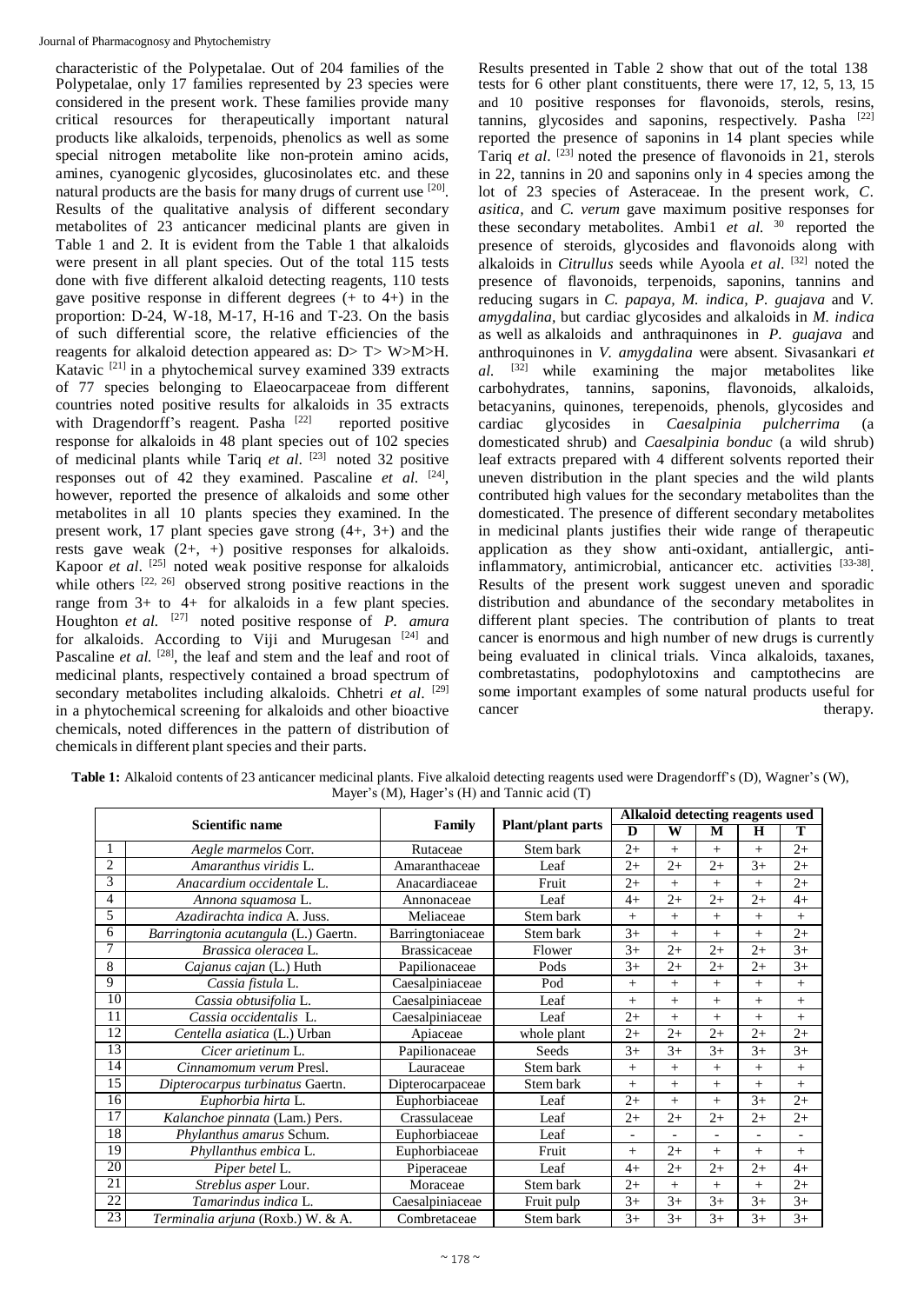| Table 2: Flavonoids, sterols, tannins, glycosides and saponins contents of 23 anticancer medicinal Plants. |  |  |  |
|------------------------------------------------------------------------------------------------------------|--|--|--|
|                                                                                                            |  |  |  |

| Scientific name |                                           | Family              | Plant/      | <b>Six secondary metabolites</b> |                          |                          |                          |                          |                 |  |
|-----------------|-------------------------------------------|---------------------|-------------|----------------------------------|--------------------------|--------------------------|--------------------------|--------------------------|-----------------|--|
|                 |                                           |                     | plant parts | <b>Flavonoids</b>                | <b>Sterols</b>           | <b>Resins</b>            | <b>Tannins</b>           | <b>Glycocides</b>        | <b>Saponins</b> |  |
| H               | Aegle marmelos Corr.                      | Rutaceae            | Stem bark   | $^{+}$                           |                          | $^{+}$                   | $^{+}$                   | $^{+}$                   | $\overline{a}$  |  |
| $\overline{2}$  | Amaranthus viridis L.                     | Amaranthaceae       | Leaf        | $^{+}$                           | $\boldsymbol{+}$         | $\overline{\phantom{a}}$ | $^{+}$                   | $\boldsymbol{+}$         | $^{+}$          |  |
| $\mathcal{R}$   | Anacardium occidentale L.                 | Anacardiaceae       | Fruit       | $+$                              | $^{+}$                   | $\overline{\phantom{a}}$ | $^{+}$                   | $^{+}$                   | $^{+}$          |  |
| $\overline{4}$  | Annona squamosa L.                        | Annonaceae          | Leaf        | $+$                              | $+$                      | $+$                      | $^{+}$                   | $\overline{a}$           | $^{+}$          |  |
| $\overline{5}$  | Azadirachta indica A. Juss.               | Meliaceae           | Stem bark   | $+$                              | $+$                      | $\blacksquare$           | $^{+}$                   | ÷                        | $^{+}$          |  |
| 6               | Barringtonia acutangula<br>$(L.)$ Gaertn. | Barringtoniaceae    | Stem bark   | $^{+}$                           | $^{+}$                   | $+$                      | $^{+}$                   | ÷                        | $^{+}$          |  |
| 7               | Brassica oleracea L.                      | <b>Brassicaceae</b> | Flower      | $^{+}$                           | $^{+}$                   | $+$                      | $^{+}$                   | $\overline{\phantom{a}}$ | $^{+}$          |  |
| 8               | Cajanus cajan (L.) Huth                   | Papilionaceae       | Pods        | $^{+}$                           | $\overline{\phantom{a}}$ | $\overline{\phantom{a}}$ | $\blacksquare$           | $^{+}$                   | $\blacksquare$  |  |
| $\overline{Q}$  | Cassia fistula L.                         | Caesalpiniaceae     | Pod         | $^{+}$                           | $\blacksquare$           | $\blacksquare$           | $\blacksquare$           | $^{+}$                   | $\blacksquare$  |  |
| 10              | Cassia obtusifolia L.                     | Caesalpiniaceae     | Leaf        | $^{+}$                           | $\blacksquare$           | $\blacksquare$           | $\mathbf{r}$             | $^{+}$                   | $\sim$          |  |
| $\overline{11}$ | Cassia occidentalis L.                    | Caesalpiniaceae     | Leaf        | $^{+}$                           |                          |                          |                          | $+$                      |                 |  |
| 12              | Centella asiatica (L.) Urban              | Apiaceae            | whole plant | $^{+}$                           | $^{+}$                   | $+$                      | $+$                      | $^{+}$                   | $^{+}$          |  |
| 13              | Cicer arietinum L.                        | Papilionaceae       | Seeds       |                                  | $^{+}$                   |                          |                          | $^{+}$                   |                 |  |
| 14              | Cinnamomum verum Presl.                   | Lauraceae           | Stem bark   | $+$                              | $^{+}$                   | $+$                      | $^{+}$                   | $+$                      | $^{+}$          |  |
| $\overline{15}$ | Dipterocarpus turbinatus                  | Dipterocarpaceae    | Stem bark   | $^{+}$                           | $\overline{\phantom{a}}$ | $\overline{\phantom{a}}$ | $\blacksquare$           | $\overline{\phantom{a}}$ | $\blacksquare$  |  |
| 16              | Euphorbia hirta L.                        | Euphorbiaceae       | Leaf        | $\boldsymbol{+}$                 | $\overline{\phantom{a}}$ | $\overline{\phantom{a}}$ | $\! +$                   | $^{+}$                   | $\blacksquare$  |  |
| 17              | Kalanchoe pinnata (Lam.)<br>Pers.         | Crassulaceae        | Leaf        | $+$                              | $\blacksquare$           | $\blacksquare$           | $^{+}$                   | $^{+}$                   | $^{+}$          |  |
| 18              | Phylanthus amarus Schum.                  | Euphorbiaceae       | Leaf        | $^{+}$                           | $^{+}$                   |                          | $^{+}$                   |                          | $^{+}$          |  |
| 19              | Phyllanthus embica L.                     | Euphorbiaceae       | Fruit       |                                  |                          |                          | $^{+}$                   | $^{+}$                   |                 |  |
| 20              | Piper betel L.                            | Piperaceae          | Leaf        |                                  | $\sim$                   | ÷                        | $\sim$                   | $\overline{a}$           |                 |  |
| 21              | Streblus asper Lour.                      | Moraceae            | Stem bark   |                                  | $^{+}$                   |                          | $\blacksquare$           |                          |                 |  |
| 22              | Tamarindus indica L.                      | Caesalpiniaceae     | Fruit pulp  | $\overline{\phantom{0}}$         | $\overline{\phantom{a}}$ |                          | $\overline{\phantom{a}}$ | $^{+}$                   |                 |  |
| 23              | Terminalia arjuna (Roxb.)<br>W. & A.      | Combretaceae        | Stem bark   | $\overline{a}$                   | $\blacksquare$           | $\overline{\phantom{a}}$ | $\blacksquare$           | $\! +$                   | $\blacksquare$  |  |

#### **References**

- 1. Sarker S. Medicinal plants and the law. Centre for Environmental law, WWF, India, 1996.
- 2. WHO. Traditional Medicines Strategy. WHO 2002-2005, World Health Organization, Geneva. Switzerland, 2002.
- 3. Syrovets T, Laumonnier Y. Project 1: Pentacyclic triterpenoids from the family of boswellic acids as antitumor agents: identification of effective molecular structures and molecular characterization of cytotoxic mechanisms, 2009. http:// [www.uni-ulm.de/ kl](http://www.uni-ulm.de/)inik/ nhk/dept /research/projekte \_Syrovets \_neu.htm.
- 4. Kainsa S, Kumar P, Rani P. Medicinal Plants of Asian Origin Having Anticancer Potential: Short Review Asian Jof Biomed Pharma Scis. 2012; 2(10):01-07.
- 5. Korkina L, Kostyuk V. Biotechnologically produced secondary plant metabolites for cancer treatment and prevention. Current Pharmaceutical Biotech. 2012; 13(1):265-275.
- 6. Cragg GM, Simon JE, Jato JG, Snader KM. Drug discovery and development at the National Cancer Institute: Potential for New Pharmaceutical Crops. In: Janick J (ed) Progress in New Crops, ASHS Press, Arlington, VA. 1996, 554-560.
- 7. Kinghorn AD. Plant secondary metabolites as potential anticancer agents and cancer chemopreventives. Molecules, 2000; 5:285-288.
- 8. Malika S, Cusido RM, Mirjalili MH, Moyano E, Palazon J, Bonfill M. Production of the anticancer drug taxol in Taxus baccata suspension cultures: A review. Process Biochemistry. 2011; 46:23-34.

9. Mia AW, Ghani A. IN: Ghani, A. (ed), Traditional Medicine,Jahangirnagar University, 1990, 10-12.

- 10. Ghani A. Medicinal plants of Bangladesh with chemical constituents and uses. Asiatic Society of Bangladesh, Dhaka. 2003, 196-197.
- 11. Yusuf M, Chowdhury JU, Hoque MN, Begum J. Medicinal plants of Bangladesh. BCSRI, Chittagong, Bangladesh. 2009, 762.
- 12. Webb LJ. An Australian phytochemical survey.l. Alkaloids and cyanogenic compounds in the Queensland plants. C.S.I.R.D. Bull. 260, Melborne, 1949.
- 13. Amarasingham RD, Bisset NG, Millard AH, Woods MC. A phytochemical survey of Malaya plants: lll. Alkaloids and saponins. Eco. Bot. 1965; 18:290-295.
- 14. Apline THE, Cannon JR. Distribution of alkaloids in some western Australian plants. Eco. Bot. 1971; 25(4):366-380.
- 15. Cromwell BT. Modern method of plant analysis. Springer-veriag, Berlin, 1955, 373-374.
- 16. Wall ME, Krider MM, Krewson CF, Eddy CR, Willaman JJ, Corell SS *et al*. Steroidal sapogenins. Survey of plants for steroidal sapogenins and other constituents. J. Pharm. 1954, 1-7.
- 17. Farnsworth NR. Biological and physiochemical screening of plants. J. Pharm. 1966; 55:225-276.
- 18. Bhattacharjee AK, Das AK. Phytochemical survey of few Mysore plants. Econ. Bot. 1969; 23(3):204-206.
- 19. Eyjolfesson R. Recent advances in the chemistry of cyanogenic glycosides. Frog. Org. Nat. Pro. 1970; 27:75- 108.